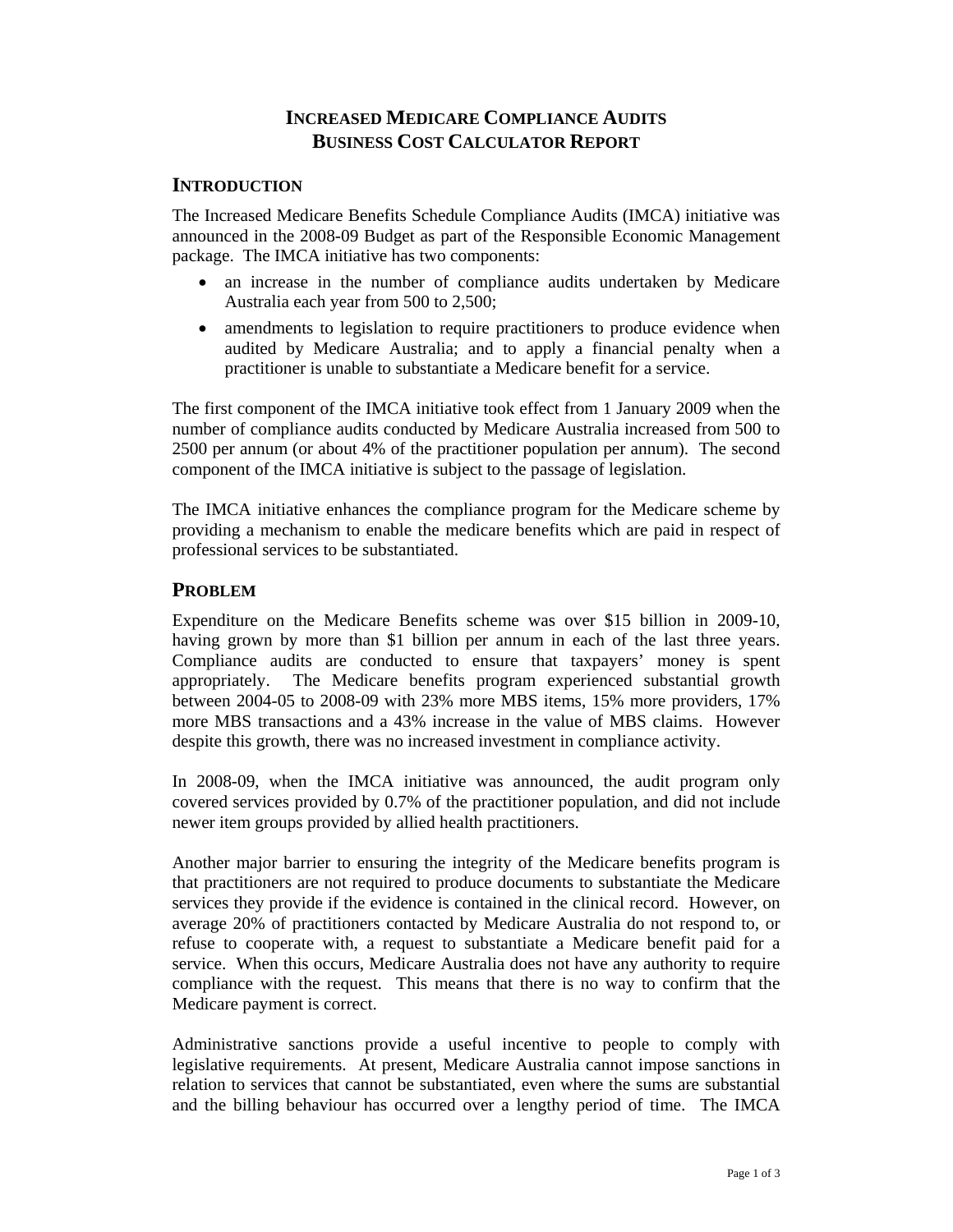initiative will authorise Medicare Australia to impose a financial sanction when a practitioner is not able to substantiate a Medicare service.

A Business Cost Calculator (BCC) has been prepared for the IMCA initiative. The following explains the objective of using the BCC and provides a report on the resulting cost estimate.

## **OBJECTIVE**

This initiative addresses weaknesses in the current process for managing the risks associated with incorrect Medicare payments. The IMCA initiative will impact on business because of the significant increase in the number of compliance audits being conducted each year. It will be necessary to cost an entity's administrative costs in complying with an audit request.

The IMCA initiative has two parts  $-$  Part 1 (an increase in the number of audits) commenced on 1 January 2009 and Part 2 (legislative amendments to the Health Insurance Act 1973) is subject to the passage of legislation.

## **COST OPTIONS**

We considered the different cost categories used in the OBPR BCC against the compliance tasks and selected the following applicable cost categories:

### **1. PURCHASE COST**

This cost category involves the costs of all materials, equipment, etc, purchased in order to comply with the IMCA initiative. For example, during an audit a business may be required to provide copies of certain records to Medicare Australia. This may involve purchase of paper, photocopying and postage. The purchase costs were estimated as an on going cost.

#### **2. ENFORCEMENT**

This Cost category involves cooperating with audits, inspections and enforcement activities. For example, businesses are required to spend time collecting and analysing documents for the purpose of an audit or inspection. The enforcement costs were estimated as an ongoing cost.

## **IMCA INITIATIVE**

An additional 2000 organisations will be affected by the increase in the number of compliance audits being conducted each year (from 500 to 2,500).

The assumptions in the BCC are based on general practice costs. Two levels of personnel are assumed for this assessment – Medical Practitioners and Administrative Staff.

The labour costs are estimated to be \$102 per hour for Medical Practitioners (based on a salary of \$240,000 for 45 patient contact hours per week) and \$30 per hour for Administrative Staff. This reflects the different salary scales of the position holders who may be involved in the different tasks of complying with an audit request.